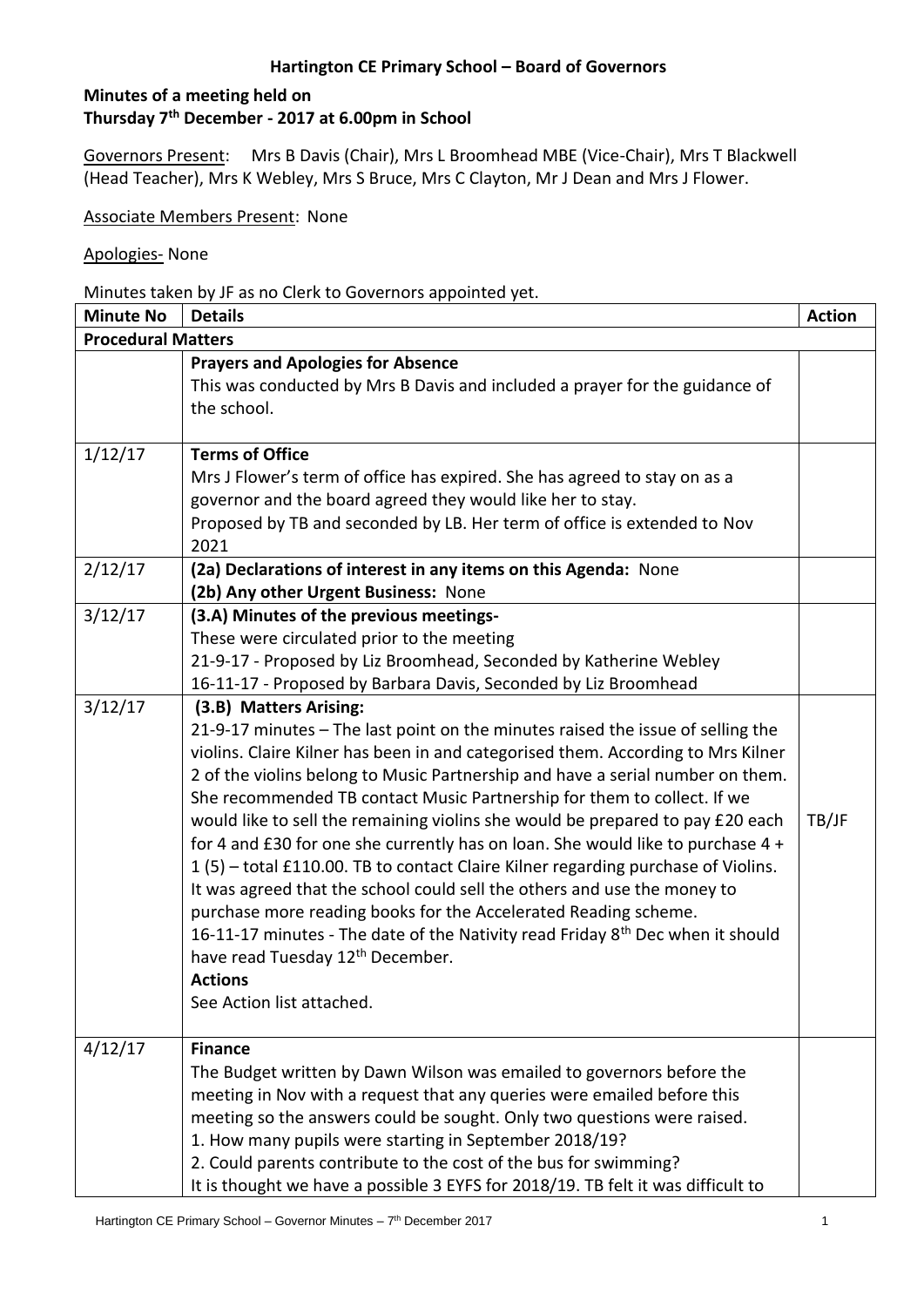|         | ask parents for a contribution as some families have 2/3 children attending                                                      |        |
|---------|----------------------------------------------------------------------------------------------------------------------------------|--------|
|         | and the bus is financed through the SSPF.                                                                                        |        |
|         | The Pupil Premium money comes into the budget in three instalments. The                                                          |        |
|         | spending of this money is for the specified child only and is required by the LA                                                 |        |
|         | to be itemised and the use published on the web site.                                                                            | JF     |
|         | The SSPF was reported as being $£16,000 + £150$ per pupil for 2017/18 in the                                                     |        |
|         | September minutes. According to Dawn we will only get £13,750. When                                                              |        |
|         | questioned about this by TB/JF Dawn stated that she had been given these                                                         |        |
|         | figures by her line manager. We received £3,125 on the 6-7-17 which was for                                                      |        |
|         | Apr 17 to Aug 17. We then received £9,333 on the 9-11-17 for Sep 17 to Mar                                                       |        |
|         | 18 - Total £12,458. If we are due to £16,000 this means we should get £6,666                                                     |        |
|         | in Jul 18. Having been in consultation with Dawn she has suggested we contact                                                    |        |
|         | Janice Price to find confirmation of these figures, which we are trying to do.                                                   |        |
|         | The extra staff hours that are budgeted in are, Miss Gailley - one day a week                                                    |        |
|         | till the end of March 2018. Dr T Blackwell's hours last term were covered by                                                     |        |
|         | the Hartington Charities donation of £3,000 (Letter of thanks sent). Dr Tim                                                      |        |
|         | Blackwell's contact has been extended to 31 <sup>st</sup> March 2018. This will be covered                                       |        |
|         | by SSPF funding. LB has spoken to Janice Price with regard to using the SSPF                                                     |        |
|         | funding to pay Dr TB and Janice has supported the use of the SSPF budget in                                                      |        |
|         | this way.                                                                                                                        |        |
|         | Unfortunately we will have no further money to support Miss Gailley after                                                        |        |
|         | March 2018.                                                                                                                      |        |
| 5/12/17 | <b>Safeguarding: Ofsted recommendations</b>                                                                                      |        |
|         | Kathy Wildgoose is attending a full day's Designated Safeguarding training on                                                    |        |
|         | the 16 <sup>th</sup> January 2018.                                                                                               |        |
|         | TB is attending a half day refresher Designated Safeguarding training day on                                                     |        |
|         | the 8 <sup>th</sup> February 2018.                                                                                               |        |
|         | JF, Dr TB and Miss Gailley will also require training and this will be cascaded                                                  | TB, KW |
|         | down once TB & KW have had their training via a twilight session. MT has                                                         |        |
|         | received level 3 Safeguarding training through Taddington school.                                                                |        |
|         | Liz Broomhead and John Dean raised the issue of how this mandatory training                                                      |        |
|         | would affect the budget and that we should receive extra support from the                                                        |        |
|         | county regarding the costs. TB explained that due to safeguarding issues                                                         |        |
|         | changing regularly this type of training was necessary to ensure the safety of                                                   |        |
|         | pupils and staff. The authority expect only the lead practitioners from a school                                                 |        |
|         | to attend this type of training as they are expected to cascade the content of                                                   |        |
|         | the training to the remainder of the staff thereby keeping costs to a minimum                                                    |        |
|         | Ofsted also suggested that all volunteers should complete the online                                                             |        |
|         |                                                                                                                                  | JF     |
|         | Safeguarding training. JF is to send out the links.<br>An e-mail was received today from Debbie Peacock regarding a Social Media |        |
|         |                                                                                                                                  |        |
| 6/12/17 | Alert this has been forwarded to all parents (Copy on file).<br><b>Curriculum</b>                                                |        |
|         |                                                                                                                                  |        |
|         | (a) EYFS - The Joint Match Funding application was submitted on the 30-11-                                                       |        |
|         | 17. Numerous people have been involved with the completion of this                                                               |        |
|         | application (Phil Jepson, John Cooper, Brian Redding, Mark Rushworth, David                                                      |        |
|         | Chapman & Byron Parry). Unfortunately we were not made aware that work                                                           |        |
|         | already completed could not be included in the request, but if the EYFS area                                                     |        |
|         | had not been in place we were informed by the senior link advisor through                                                        |        |
|         | Paul Hunter that we would fail Ofsted due to lack of appropriate provision for                                                   |        |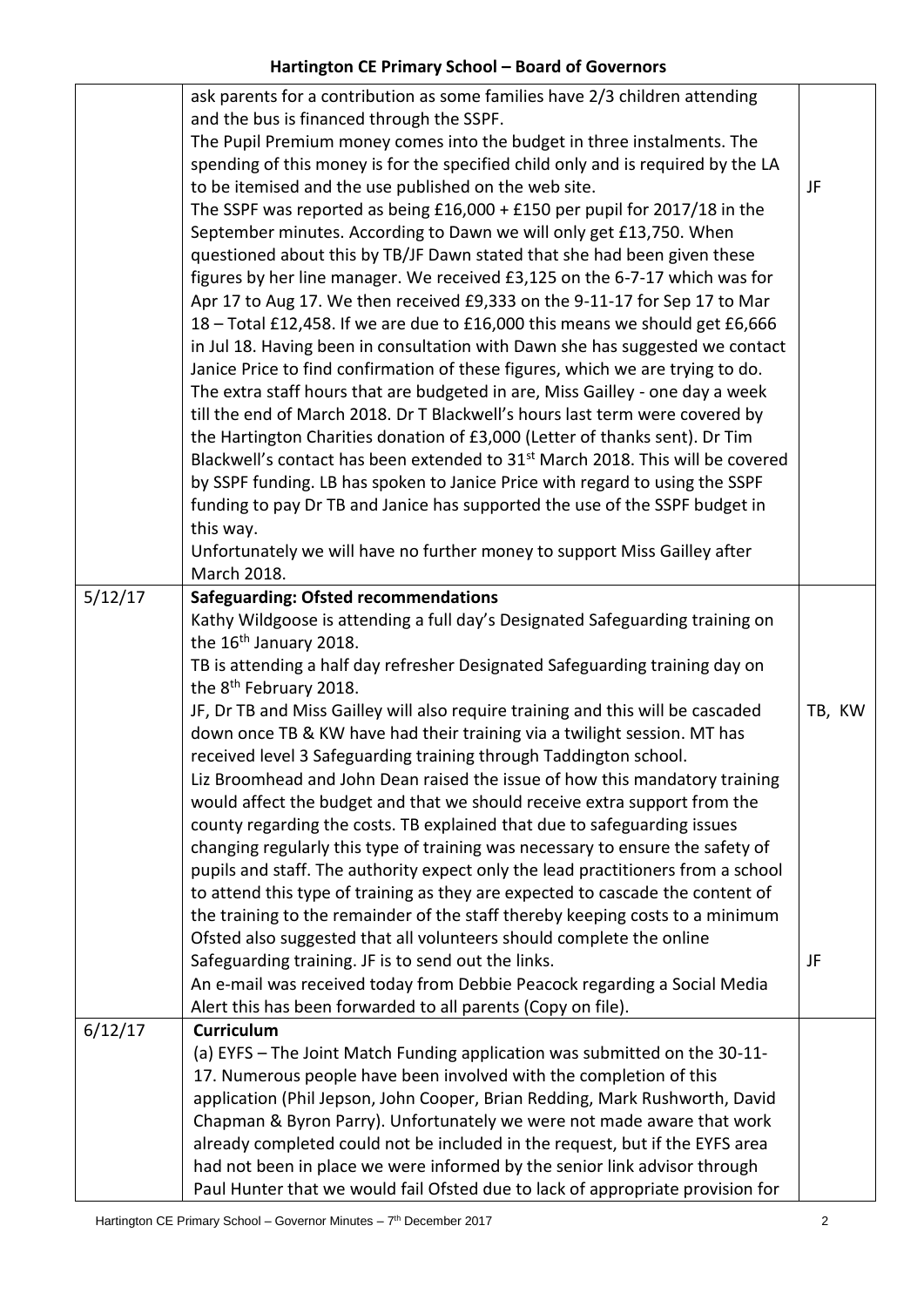| the EYFS children including insufficient safeguarding measures in place. The            |         |
|-----------------------------------------------------------------------------------------|---------|
| content of the form was discussed (Copy on file). The applications are judged           |         |
| against a sliding scale of necessity within schools eg: Safeguarding/Property.          |         |
| As part of our application we have applied for two more security gates to               |         |
| meet safeguarding requirements. We will hear whether our application has                |         |
| been successful or not next year.                                                       |         |
| MT is to attend EYFS cluster meetings and is to forge links with Monyash,               | MT / TB |
| Litton and Elton. She is to attend a network meet for EYFS on the 5 <sup>th</sup> March |         |
| 2018. TB is to attend training re EYFS with Sue Ricketts which was identified in        |         |
| the SIP.                                                                                |         |
| Three of the EYFS children are meeting their targets, but one child is not              | TB      |
| accessing the curriculum quite as easily. TB is to contact the Ed Psych for             |         |
| advice then talk to parents in the new year.                                            |         |
| (b) Cornerstones: It is recommended that 2 areas are covered each term, this            |         |
| has been found to be impossible to achieve. A staff meeting is to be arranged           | TB      |
| to look at what has been covered and what has been missed so these areas                |         |
|                                                                                         |         |
| can be included during the rest of the year.                                            |         |
| Challenging question: Is this due to 3 cohorts being taught in one class? TB            |         |
| response - It has more to do with the demands on my time within the school              |         |
| day which take me out of class. Also many of the children have learning needs           |         |
| so it is taking longer to deliver literacy and numeracy.                                |         |
| Do you feel it has been a worthwhile requisition? Yes it works well with the            |         |
| EYFS children and children in class 2 but is not fully embedded in class 1.             |         |
| Accelerated Reader: TB reported that all age groups taking part in the                  |         |
| Accelerated Reader programme had made progress. The scheme is proving to                |         |
| be very successful, especially among the boys. (Elton School and one in                 |         |
| Bakewell are looking to adopt the scheme). Parents are reporting to school              |         |
| that their children want to read so they can complete the quizzes and gain              |         |
| target points. Books are correctly pitched and children are able to source their        |         |
| own books from the shelves. At the end of each term the children are re-                |         |
| tested to ascertain they are in receipt of the appropriately levelled books. Miss       |         |
| Gailley is constantly talking to the children to determine what type of books           |         |
| they like to read and looking on line to find suitable books to fill the gaps in        |         |
| the scheme. We are struggling to get a wider range of fiction and non-fiction           |         |
| books at the higher levels, which support the children's preferences. Some of           |         |
| the books we have, have not linked into the scheme even though they were                |         |
| recommended by Accelerated reader due to being an older version of the                  |         |
| story. Challenging question - A parent governor asked if parents could buy              |         |
| books for their children to read linked to the scheme. TB replied - Yes, as long        |         |
| as they are part of the scheme. (Check on Accelerated Reader Web site). Miss            |         |
| Gailley has been a fantastic help with monitoring the pupil's progress and              |         |
| cataloguing books. Under her supervision the children are beginning to review           |         |
| and recommend books they have previously read.                                          |         |
| (c) Numeracy: Dr TB is still in the process of looking at all the maths schemes         |         |
| eg: Abacus, White Rose Hub, Espresso, Cornerstones, National Curriculum etc.            |         |
| He is looking at the range and depth of cover from Y1 to Y6 and some EYFS. He           |         |
| is to mesh all the schemes together and formulate a scheme that all staff can           |         |
| follow. At present TB & KW are having to dip in and out of different schemes            |         |
|                                                                                         |         |
| to make sure they cover all aspects of the curriculum. Dr TB is to produce a            | Dr TB   |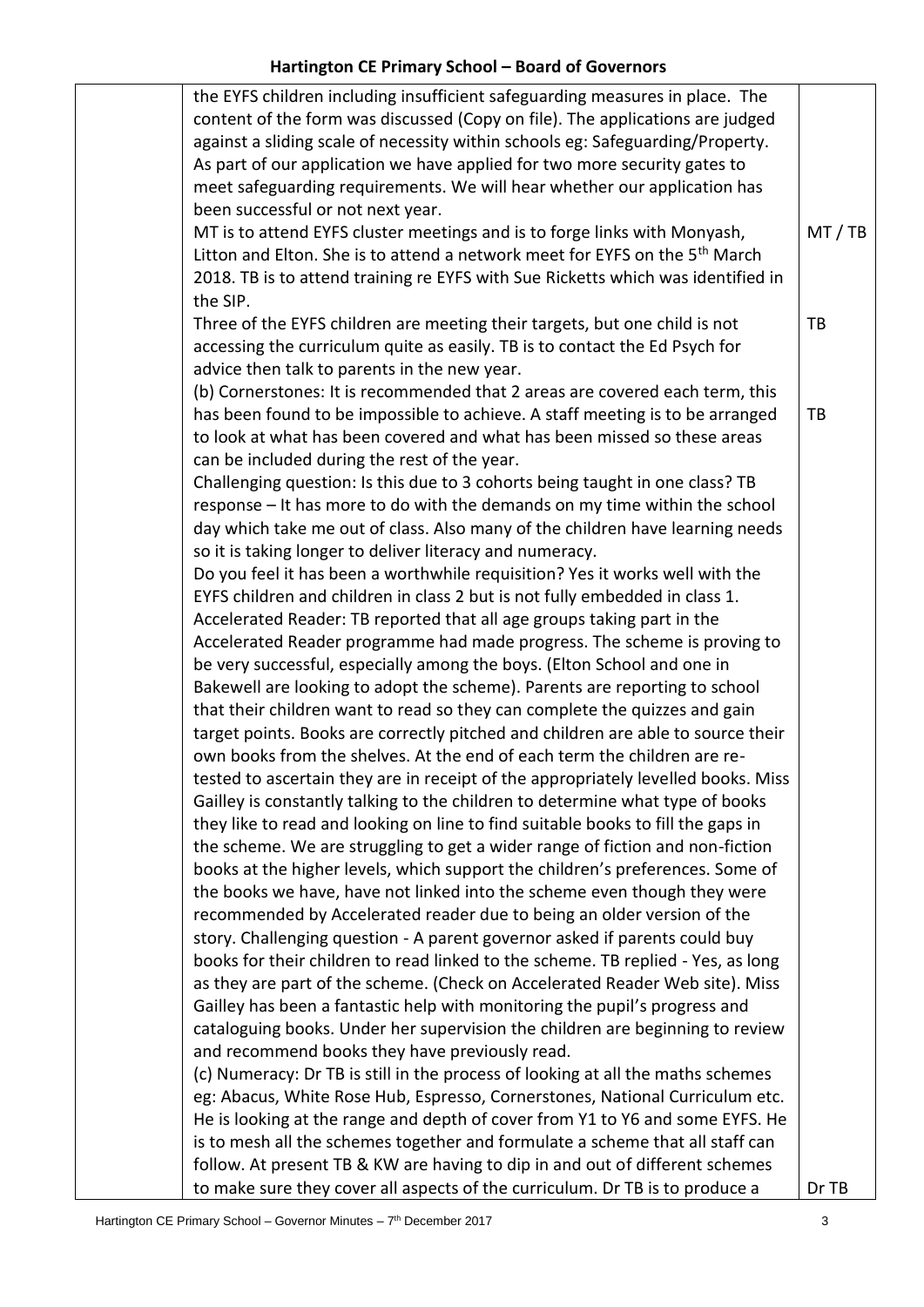|         | curriculum that will allow the summer term, for teaching staff to cover any<br>subject the pupils may be struggling on. He is to create long-term planning/<br>medium term planning for teachers to formulate short term planning.<br>KW has requested that Dr TB work in class 2, 2 mornings a week (1/2 session in<br>class 1 and 1/2 in class 2) to support numeracy with year 4/5 pupils. JF is to help                                                                                                                                                                                                                                                                                                                                                                                                                                                                                                                                                                                                                                                                                                                                                                                                                                                                                                                                                                                               |       |
|---------|-----------------------------------------------------------------------------------------------------------------------------------------------------------------------------------------------------------------------------------------------------------------------------------------------------------------------------------------------------------------------------------------------------------------------------------------------------------------------------------------------------------------------------------------------------------------------------------------------------------------------------------------------------------------------------------------------------------------------------------------------------------------------------------------------------------------------------------------------------------------------------------------------------------------------------------------------------------------------------------------------------------------------------------------------------------------------------------------------------------------------------------------------------------------------------------------------------------------------------------------------------------------------------------------------------------------------------------------------------------------------------------------------------------|-------|
|         | in class with numeracy and literacy after the New Year. Miss Teeboon is doing<br>an outstanding job with the EYFS pupils but it has been agreed that TB would<br>be working with them in the new year. TB is to have a meeting with the staff<br>regarding their roles and responsibilities.                                                                                                                                                                                                                                                                                                                                                                                                                                                                                                                                                                                                                                                                                                                                                                                                                                                                                                                                                                                                                                                                                                              | TB    |
| 7/12/17 | <b>SIAMS</b> - This has to be on every agenda<br>The final SIAMS report has been received and unfortunately we only achieved<br>'Satisfactory'. An issue was raised that the SIAMS SEF had been completed in<br>isolation from staff and Governors. (This was completed by TB & KW and took<br>7 hrs). Also the subject of the pupil's behaviour was raised.<br>Areas to improve: Embed Christian values which are explored in Collective<br>Worship across the life of the school, so that their impact on behaviour and<br>attitudes is clear. TB/KW are to formulate an action plan then forward to the<br>Diocese for their input.<br>Alison Brown has contacted the school and arranged to come in on 19-3-18<br>(Not available before then) LB & JD (foundation governors) has requested that<br>they be present at the meeting. JD drafted a letter to be sent to the Diocese<br>with input from TB but it was decided not to send it as it was felt we wouldn't<br>achieve anything positive and the outcome of the inspection would remain the<br>same. JD wanted it recording that we haven't had any support from the local<br>vicar since Sophie Etchells left. It was stated both in the report and by the<br>inspector that the lack of Diocese support had not impacted on the schools<br>inspection result.<br>TB reported that she felt the school was Good but that we can't change the | TB/KW |
|         | result, Governors agreed with TB that they felt the school was Good. TB<br>praised JD and LB for their outstanding support during the inspection and<br>when being questioned by the inspector. TB felt that perhaps it had not helped<br>the school when the inspector had challenged her regarding the children's<br>behaviour and she had responded quite strongly defending the school and<br>behaviour of children in all schools. LB felt that the inspector was<br>inappropriate and that the Diocese should be made aware of this. She didn't<br>like how he spoke to people and wanted to voice this but felt it could reflect<br>on the school. The inspector is now training to be an Ofsted inspector!<br>KW came from a school that achieved Outstanding in their last SIAMS<br>inspection but due to the manner and stress caused by the support received<br>from the Diocese and the pressure they placed on the staff of the school,<br>found it difficult to work with them. Therefore following KW's<br>recommendation and the school's ethos we will not be seeking formal support<br>from the Diocese.<br>TB is to come up with 2/3 action points to send out to Governors for their<br>input and then formulate a plan. (Not before Christmas)                                                                                                                                       | TB    |
| 8/12/17 | PE & School Sports Premium - See report<br>LB presented a report to the Governors. The actions plan and impact<br>statement for 2016/17 is now on the web site. LB attended a Sports Premium                                                                                                                                                                                                                                                                                                                                                                                                                                                                                                                                                                                                                                                                                                                                                                                                                                                                                                                                                                                                                                                                                                                                                                                                              |       |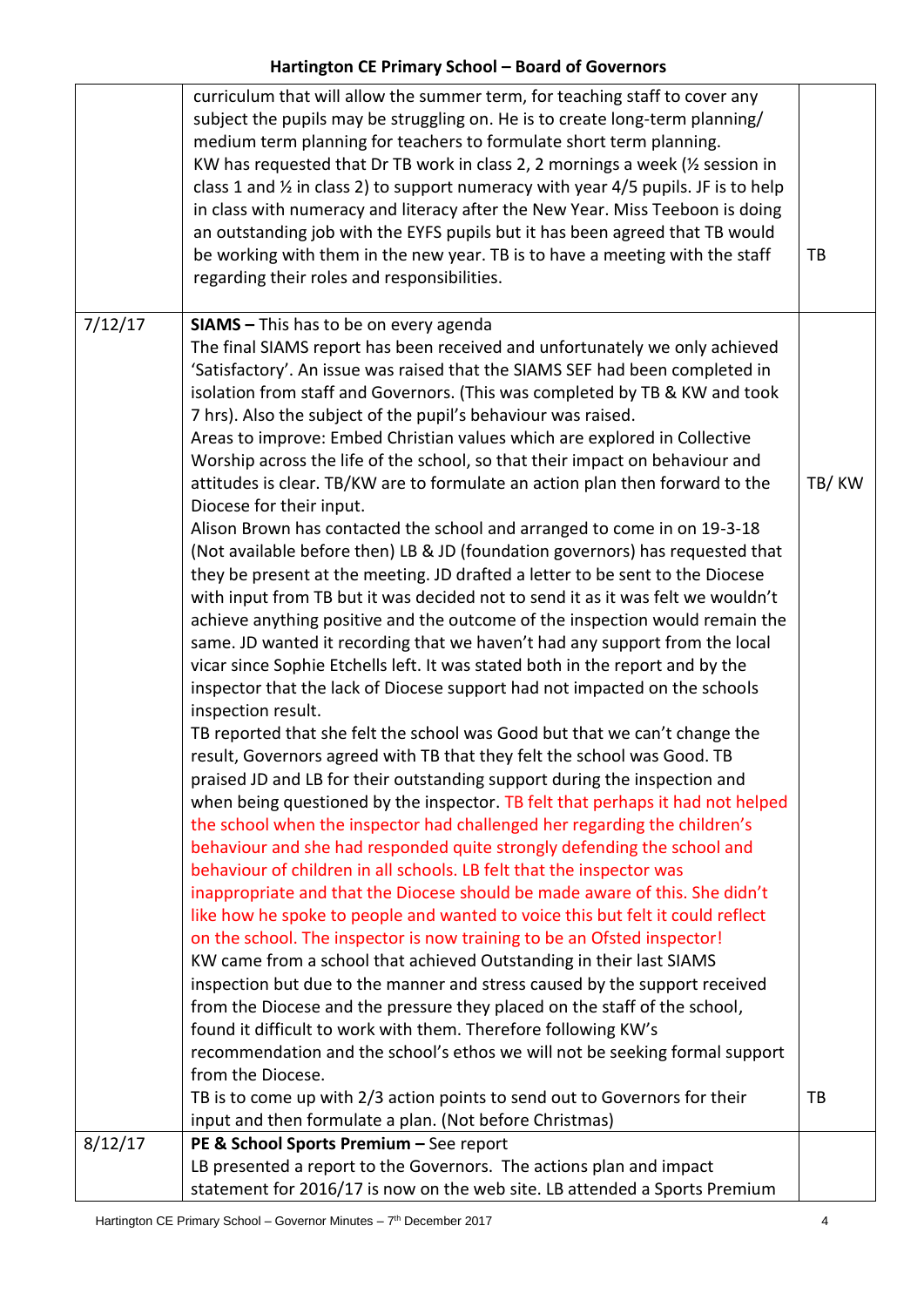|               | Funding Briefing for Head teachers and Governors on the 23rd November at                 |           |
|---------------|------------------------------------------------------------------------------------------|-----------|
|               | Anthony Gell School. The conflict over SSPF (as reported above) is ongoing and           |           |
|               | the funding of Dr TB was also reported. A Premier League Primary Stars kit has           |           |
|               | been received and a press release is to be completed in the new year and put             |           |
|               | on the school web site and local newspapers. We continue to participate in               | LB/TB     |
|               | sports competition with Biggin as 'BiggHarts'. Unfortunately numerous                    |           |
|               | festivals have fallen on a Monday evening when HYPAC takes place so we have              |           |
|               | been unable to enter.                                                                    |           |
|               | TB & LB have raised concerns regarding the PE coaching provision by DCCT.                |           |
|               | The present coach is young and hasn't received any support from DCCT. He                 |           |
|               | reported that he didn't know what he was supposed to be delivering when he               |           |
|               | started in September and hasn't been mentored by Rich Mansfield despite TB               |           |
|               | raising concerns regarding this and assurances been given by Rich Mansfield              |           |
|               | that support would be forthcoming. LB has witnessed the coaches' delivery on             |           |
|               | occasions as part of governor monitoring and has also voiced her concerns that           |           |
|               | standards have not been met. 'Rugger Eds' Buxton Rugby Club gave the                     |           |
|               | children a taster session back in November, which was heartily received and              |           |
|               | they are prepared to deliver CPD lessons but at present we feel we are still tied        |           |
|               | into a contract with DCCT until July 2018. Melanie Flude who delivered level 1           |           |
|               | & 2 Bike-Ability to the whole school is also a PE coach with a dance and gym             |           |
|               | specialism has also expressed an interest in delivering the PE sessions. Tai Chi         |           |
|               | lessons continue to be delivered on Thursday as part of the sport and PSHE               |           |
|               | curriculums. After School sessions will continue in the New Year.                        |           |
|               | Due to the increase in funding it is expected that staff will attend training to         |           |
|               | make the delivery of PE sustainable. Rugger Eds would be able to deliver CPD             |           |
|               | on site. TB stated that she hasn't time to attend PE training off site along with        |           |
|               | all the other meetings she is expected to attend. LB has suggested we arrange            |           |
|               | a meeting with Rich Mansfield of DCCT in the New Year to discuss the PE                  |           |
|               | provision. LB has raised concerns that no staff member is attending the                  |           |
|               | Derbyshire Quality Assured Trainings. The question was raised about whether              | TB/LB/    |
|               | DCCT would allow Rugger Eds to sub contract.                                             | JF.       |
|               | On Dec 1 <sup>st</sup> Peace Proscovia from Uganda visited and shared her experiences of |           |
|               | Christmas in her village and church. The children had prepared questions,                |           |
|               | before her visit, to ask her. They were engaged and showed empathy                       |           |
|               | throughout the session as Peace talked about how they celebrate and what                 |           |
|               | they eat. This was followed by the second of our Celebration Assemblies where            |           |
|               | Peace present the level 2 bike-ability certificates.                                     |           |
| $9 - 12 - 17$ | Correspondence                                                                           |           |
|               | A list of all the correspondence since September 2017 was read out to the                |           |
|               | governors. (All letters on file)                                                         |           |
|               |                                                                                          |           |
|               | LB has drafted a Governor Action Plan linked to the SIP. This is to include              | <b>LB</b> |
|               | literacy/ numeracy curriculum, EYFS and SIAMS.                                           |           |
|               | A request was made that Governors attend some of the Collective Worships.                |           |
|               | As JD is in school listening to readers on a Monday it was agreed that the               | JD        |
|               | Collective Worship on Mondays would be moved to 10am so he could attend                  |           |
|               | and then write a report for the file. TB is to speak to KW with regard to this.          | TB        |
|               |                                                                                          |           |
|               | A letter of encouragement has been received from the Bishop of Derby Alistair            |           |